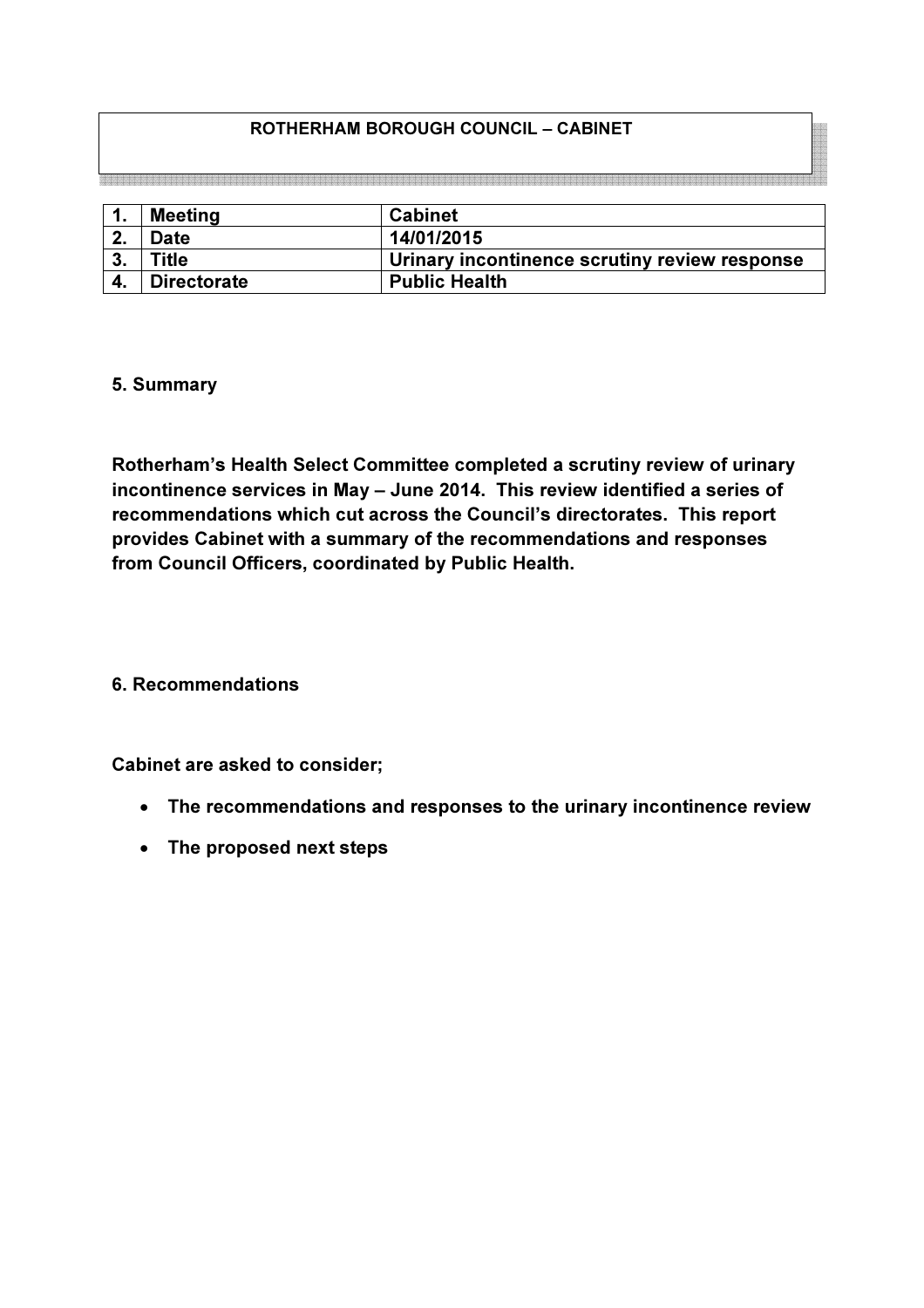# 7. Proposals and details

Dr John Radford, Director of Public Health was tasked with collating a multi directorate response to the recommendations within the urinary incontinence scrutiny review reported in October 2014.

### Background to the review

There were three main aims of the review which were:

- To ascertain the prevalence of urinary incontinence in the borough and the impact it has on people's independence and quality of life.
- To establish an overview of current continence services and costs, and plans for future service development.
- To identify any areas for improvement in promoting preventive measures and encouraging people to have healthy lifestyles.

### Summary of findings and recommendations in the report

The review focused primarily on prevention rather than the costs of current service provision, but recognised that preventative work contributes towards achieving savings for services, for example by reducing admissions to hospital or residential care. Centralisation of continence prescribing has improved outcomes for service users and future service development with greater emphasis on prevention should also produce both further savings and better outcomes. Awareness raising of the importance of good bladder and bowel health and being physically active, plus doing pelvic floor exercises as a preventive measure, could lead to fewer people having their quality of life diminished through urinary incontinence and result in lower future demand for services.

The review conducted was a spotlight review and formulated six recommendations as follows:

1 RMBC Streetpride and partner agencies such as SYPTE should ensure all public toilets in the borough are clean and well equipped to meet the needs of people who have urinary incontinence, including suitable bins for the disposal of equipment and disposable products.

Response - SYPTE have confirmed that the toilet facilities provided by SYPTE at its Interchanges meet the requirements recommended in Urinary Incontinence Scrutiny review. All SYPTEs toilet facilities are appropriately maintained, regularly cleaned and re provisioned with consumable products throughout the day including weekends to ensure a pleasant customer experience.

Response – RMBC Facilities Management have confirmed that toilet facilities in Rotherham have suitable waste disposal systems are cleaned regularly to meet the needs of people with urinary incontinence.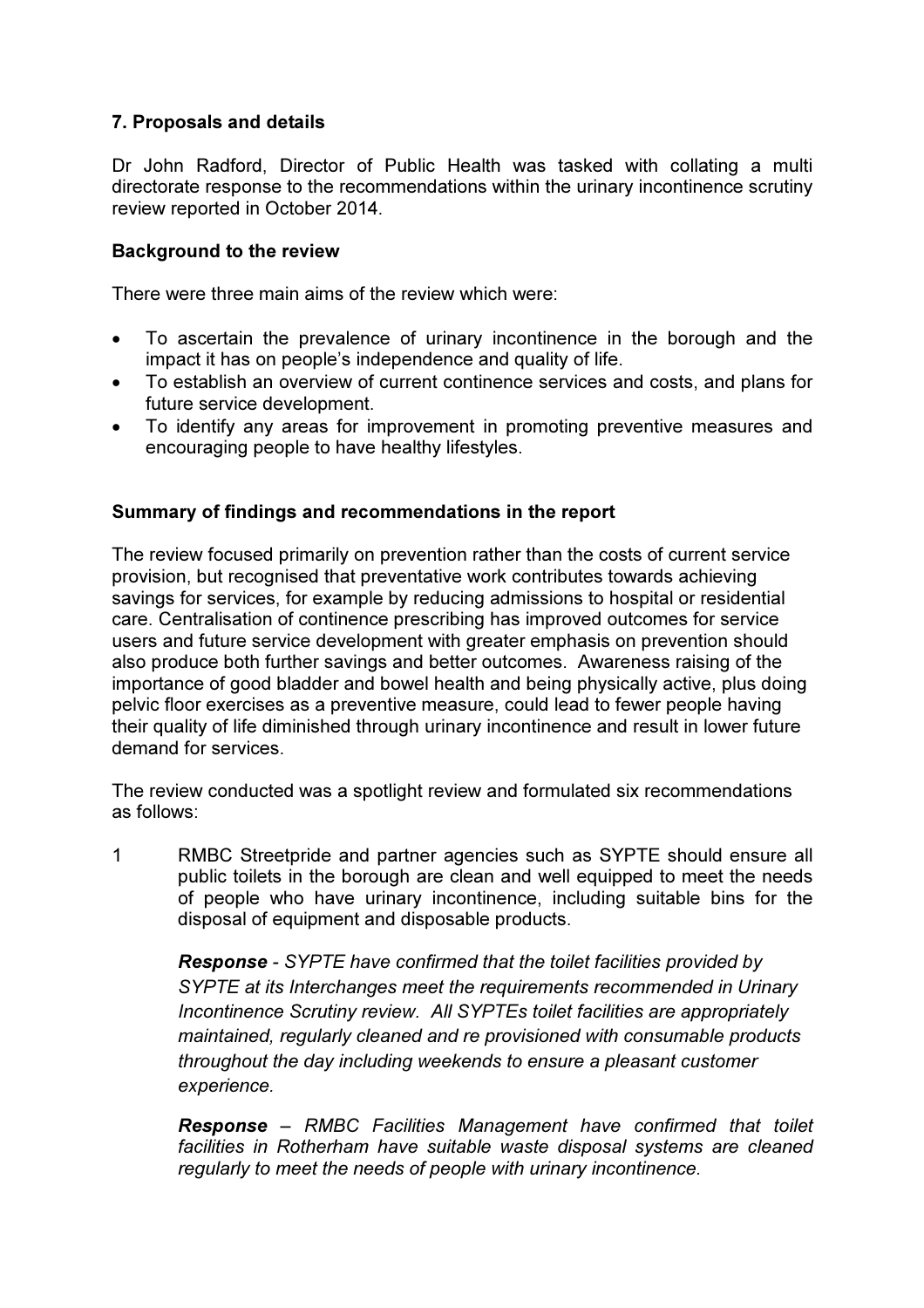2 RMBC Sport and Leisure team should establish greater links with the Community Continence Service in order to support people to participate in appropriate sport and physical activity.

Response – Active Rotherham agree to work more closely with the Community Continence Service and take further guidance on how to improve the pathways to physical activity from the service. Suggestions include literature for patients and information on suitable exercises for pelvic floor to be added the new Get Active Rotherham website which is currently under development.

3 RMBC Sport and Leisure team should liaise with other sport and leisure activity providers to consider building more pelvic floor exercises into the Active Always programme and wider leisure classes

Response – Active Rotherham will include pelvic floor exercises into their existing "active always" provision. Public Health will also raise the importance of pelvic floor exercises at the next Rotherham Active Partnership meeting and long term conditions subgroup which covers most activity providers across the Borough. If there are any training requirements identified, these will be considered and delivered to the Rotherham Active Partnership members to ensure the exercises are embedded in all services.

4 There should be greater publicity by partner agencies, coordinated through the Health and Wellbeing Board, to reduce stigma associated with incontinence and to raise public and provider awareness of:

a) the importance of maintaining good bladder and bowel health and habits at all life stages (through media such as screens in leisure centres and GP surgeries, further website development, VAR ebulletin and a campaign during World Continence Week from 22-28 June 2015)

 b) healthy lifestyle choices having a positive impact on general health but also helping to prevent incontinence, such as diet, fluid intake and being active

c) the positive benefits of pelvic floor exercises as a preventive measure for urinary incontinence, including the use of phone apps for support

 d) the need to include the impact of incontinence due to medication, such as diuretics, within a patient's care

#### Responses –

SYPTE offered the opportunity to use Rotherham Interchange to promote health issues in either road show or poster display format.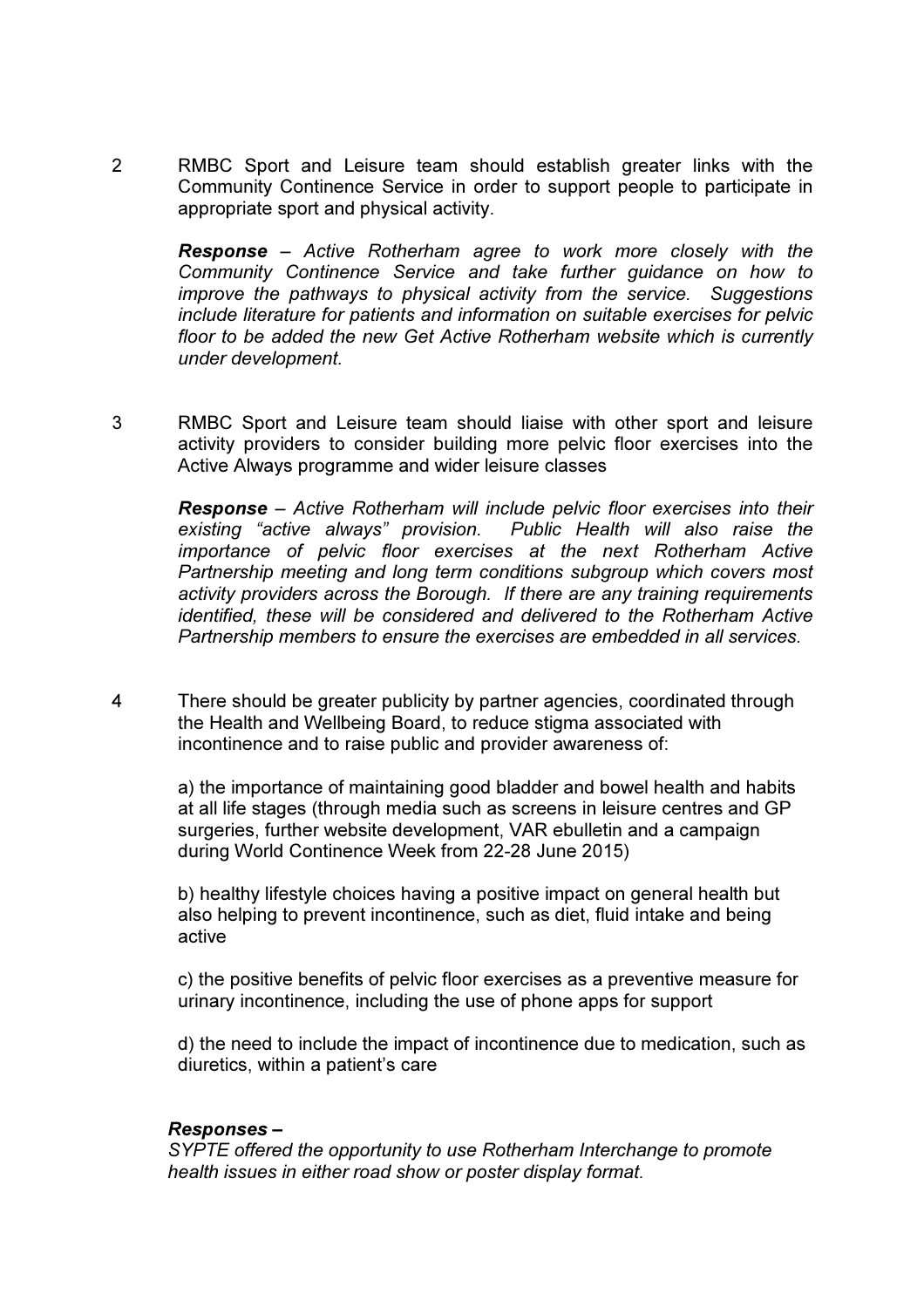Public Health offer the opportunity for key messages to be included on our Public Health TV screens as well as encouraging Pharmacies to consider prioritising incontinence as one of their Public Health Campaigns for 2015. Information will also be included on the Get Active Rotherham website to raise awareness and confidence of patients with urinary incontinence.

It is recognised that the wide distribution of this review should also result in an increase in awareness of the needs of those experiencing urinary incontinence.

5 RMBC Neighbourhoods and Adult Services should work with care homes to encourage more staff to participate in the training offered by the Community Continence Service and to increase staff understanding of the impact of mobility, diet and fluid intake on continence.

#### Response – NAS

Neighbourhood and Adult services have previously offered incontinence training to care home staff but this was not taken up and as a consequence the training was cancelled. It is unclear if there was a need for training or if this is already being met by the Community Continence service support to Care Homes. Further information is being sought and NAS Learning and Development Team are happy to provide further training if necessary.

6 That the Health Select Commission receives a report from Rotherham Clinical Commissioning Group in 2015 on the outcomes of the project considering future service development of the Community Continence Service.

#### Response –

The CCG have been forwarded the Health Select Commission report and will be invited directly to attend the Commission and report back their findings.

### 8. Finance

The responses which require additional resources are either low or no cost. The integration of the recommendations into ongoing activities will ensure that financial commitments are minimal and activities are joined up to maximise impact.

### 9. Risks and uncertainties

There is currently uncertainty regarding the need for incontinence training within care homes and other community settings. This will need to be further explored before training is offered to reduce risk of wasted resources.